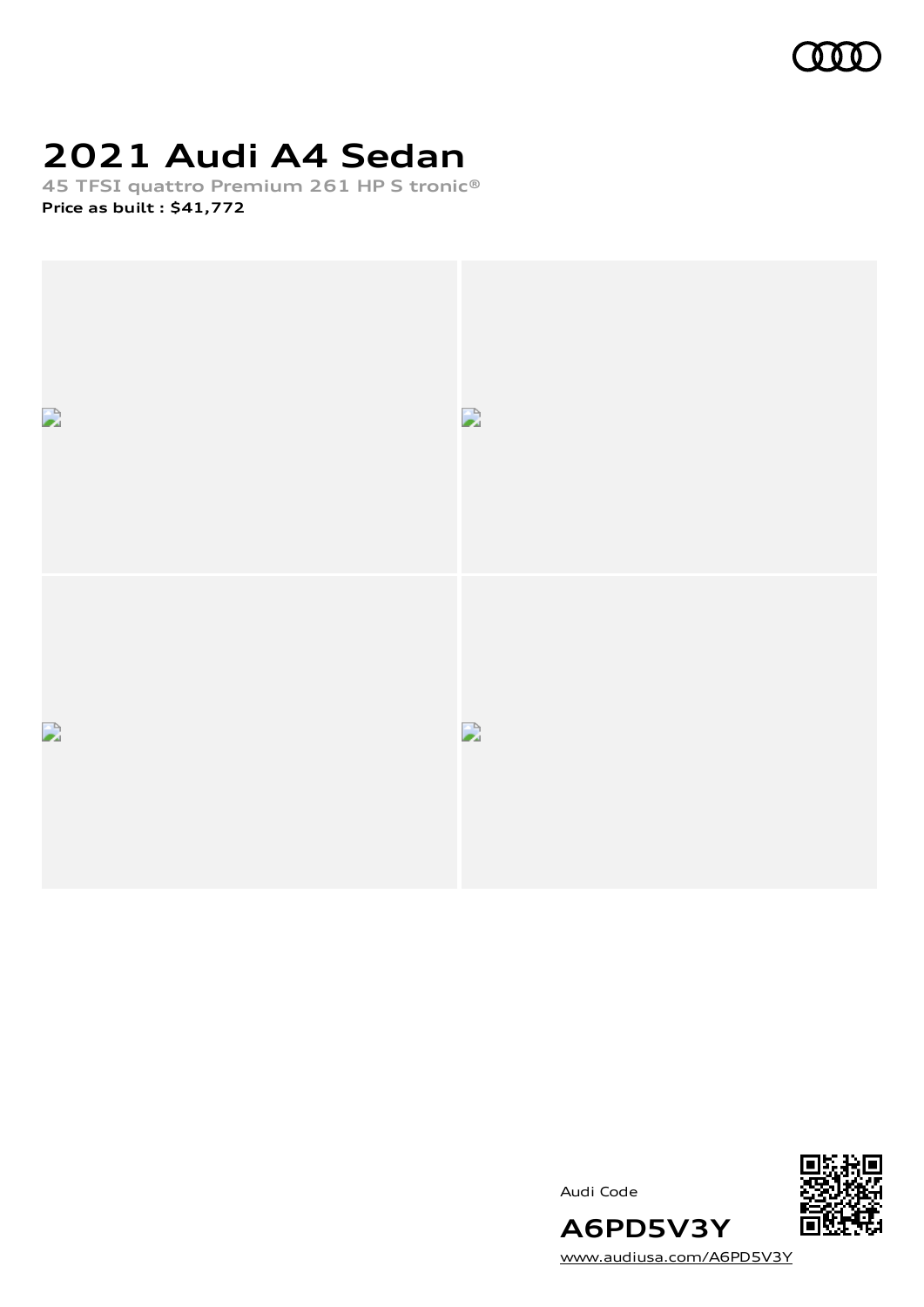# **Summary**

#### **Audi 2021 Audi A4 Sedan** 45 TFSI quattro Premium 261 HP S tronic®

**Price as buil[t](#page-9-0)** \$41,772

### **Exterior colour**

Mythos Black metallic

## $\overline{\phantom{a}}$

### **Further Information**

|                 | No          |
|-----------------|-------------|
| Mileage         | 9,266 miles |
| Type of vehicle | Used car    |

**Warranty**

### **Interior colour**

| Seats     | Black                              |
|-----------|------------------------------------|
| Dashboard | Black                              |
| Carpet    | Black                              |
| Headliner | Black (45 TFSI®) / Gray (40 TFSI®) |

## **Technical Specifications**

| Engine type                  | 2.0-liter four-cylinder                       |
|------------------------------|-----------------------------------------------|
| stroke                       | Displacement/Bore and 1,984/82.5 x 92.8 cc/mm |
| Max. output                  | 261 HP                                        |
| Torque                       | 273 lb-ft@rpm                                 |
| Top track speed              | 130 mph $1$                                   |
| Acceleration (0 - 60<br>mph) | 5.2 seconds                                   |
| Recommended fuel             | Premium                                       |

#### **Audi Code** A6PD5V3Y

**Your configuration on www.audiusa.com** [www.audiusa.com/A6PD5V3Y](https://www.audiusa.com/A6PD5V3Y)

**Commission number** 4320f8a50a0e09b02c75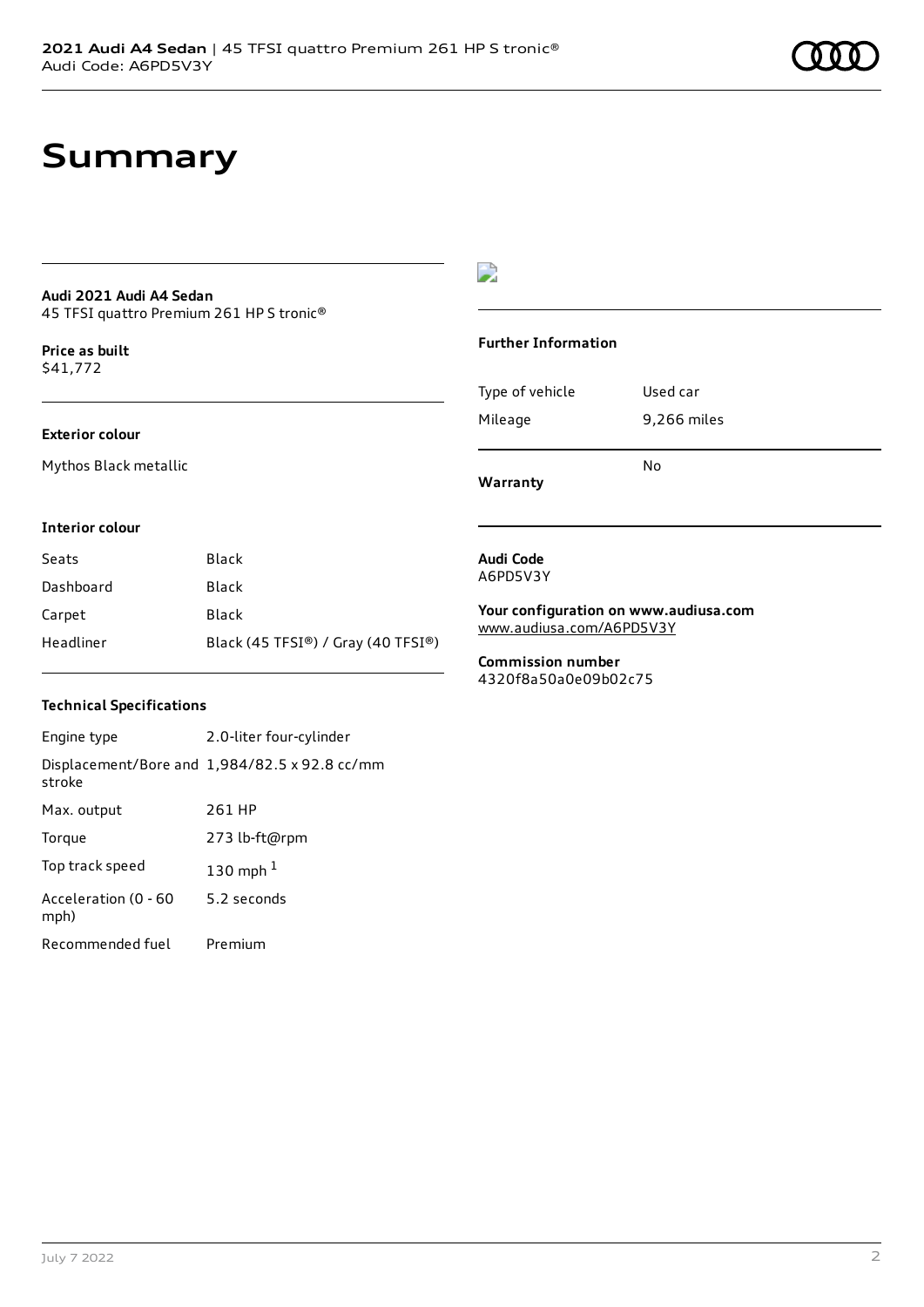# **Equipment**

Mythos Black metallic

Audi advanced key—keyless start, stop and entry with hands-free trunk release

Power-adjustable, auto-dimming, heated exterior side mirrors with memory

Convenience package

Parking system plus

Audi pre sense® rear

Audi side assist with Rear cross traffic assist and Vehicle exit warning

SiriusXM® with 90-day All Access trial subscription







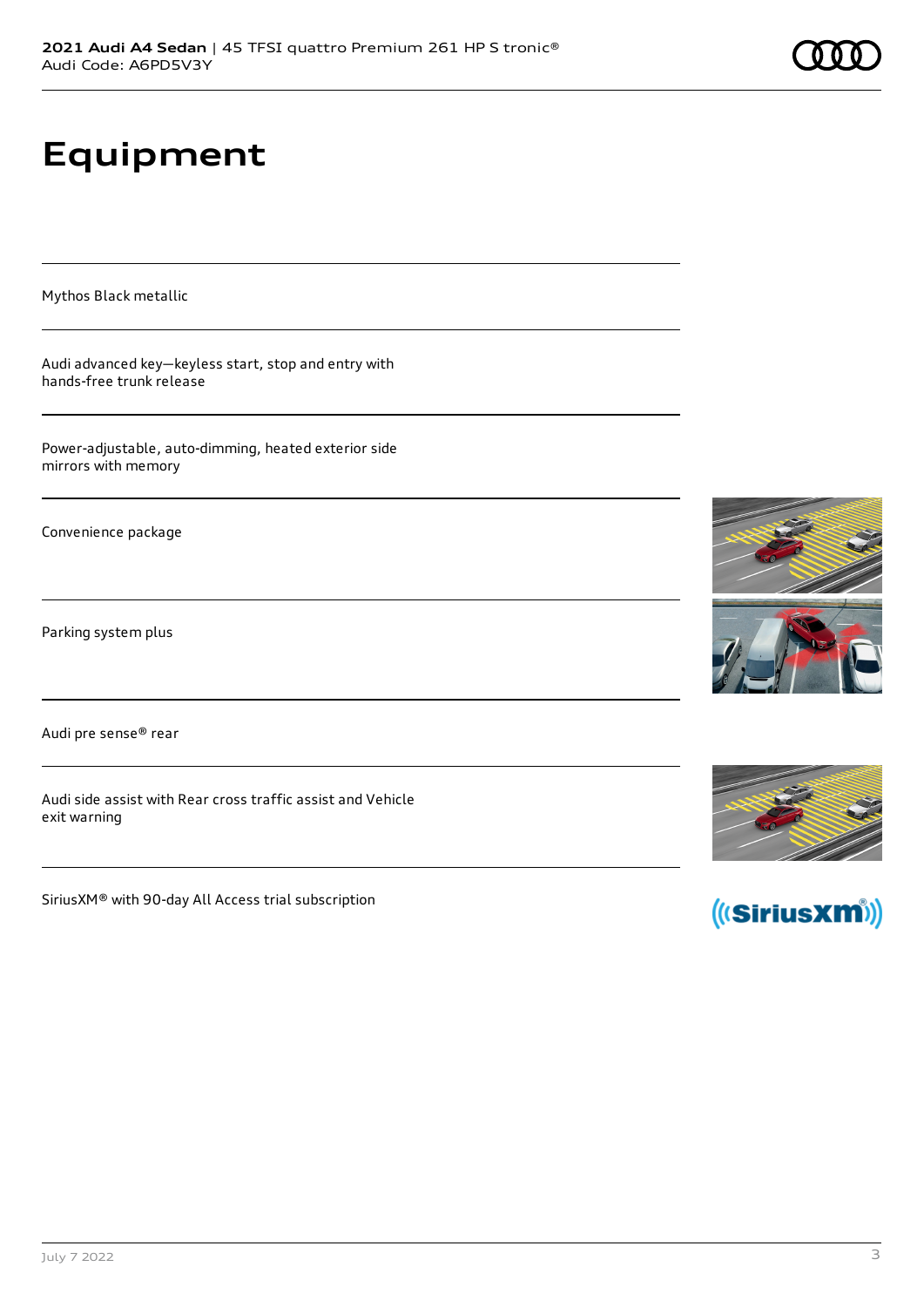# **Standard features**

## **Safety and Security**

| 4UH             | Driver and front passenger dual-stage<br>airbags                                  |
|-----------------|-----------------------------------------------------------------------------------|
| UH1             | Electromechanical parking brake                                                   |
| 8T2             | Cruise control system                                                             |
| VC2             | Garage door opener (Homelink®)                                                    |
| 6Y2             | Top speed electronically limited to 130 mph                                       |
| 4H <sub>5</sub> | Electronic child locks                                                            |
| QZ7             | Speed-sensitive electromechanical power<br>steering system                        |
| 7K6             | Tire pressure monitoring system (TPMS)                                            |
| 4X3             | Advanced Airbag Protection System                                                 |
| 3B7             | ISOFIX child seat mounting and Top Tether<br>anchorage point for outer rear seats |
|                 |                                                                                   |

#### **Exterior**

| 0PO   | Dual exhaust outlets                               |
|-------|----------------------------------------------------|
| 1S1   | Tool kit & car jack                                |
| 1 B A | Five-link front and rear independent<br>suspension |
| 8FX   | LED headlights                                     |
| HU9   | 245/40 R18 all-season tires                        |
| 8VM   | LED taillights with dynamic turn signals           |
| 4KC   | Heat-insulating glass for side and rear<br>windows |
| 47B   | Aluminum trim around exterior windows              |
| 455   | 18" Audi Sport® 5-double-spoke design<br>wheels    |

## **Interior**

QE1 Storage package

## **Interior**

| 3FE             | Power sunroof                                                                              |
|-----------------|--------------------------------------------------------------------------------------------|
| VT5             | Illuminated aluminum door sills with S logo                                                |
| 6NQ             | Black cloth headliner                                                                      |
| <b>9AQ</b>      | Three-zone automatic climate control with<br>digital rear display                          |
| 417             | Auto-dimming interior rear view mirror with<br>digital compass and Integrated Toll Module® |
| 001             | LED interior lighting (entry, footwell, vanity,<br>door handles, console, ambient)         |
| 6E3             | Folding front center armrest                                                               |
| 4F <sub>2</sub> | Electric tailgate/trunk lid release from inside                                            |
| 5XF             | Driver and front-passenger extendable sun<br>visors with illuminated vanity mirrors        |
| 3NT             | Split-folding rear seatback (40/20/40)                                                     |
| N1F             | Leather seating surfaces                                                                   |
| 4A3             | <b>Heated front seats</b>                                                                  |
| 7TL             | Gray Oak Natural Wood inlays                                                               |

#### **Infotainment and Driver Assistance**

| 6K8             | Audi pre sense <sup>®</sup> city                                                               |
|-----------------|------------------------------------------------------------------------------------------------|
| 2H1             | Audi drive select <sup>®</sup>                                                                 |
| IU1             | Audi smartphone interface                                                                      |
| IW <sub>3</sub> | Audi connect <sup>®</sup> CARE assistance and security<br>services (limited time subscription) |
| KA <sub>2</sub> | Rearview camera                                                                                |
| 8G1             | High beam assist                                                                               |
| 9VD             | Audi sound system                                                                              |
| 9S7             | Driver information system with 7" color<br>display                                             |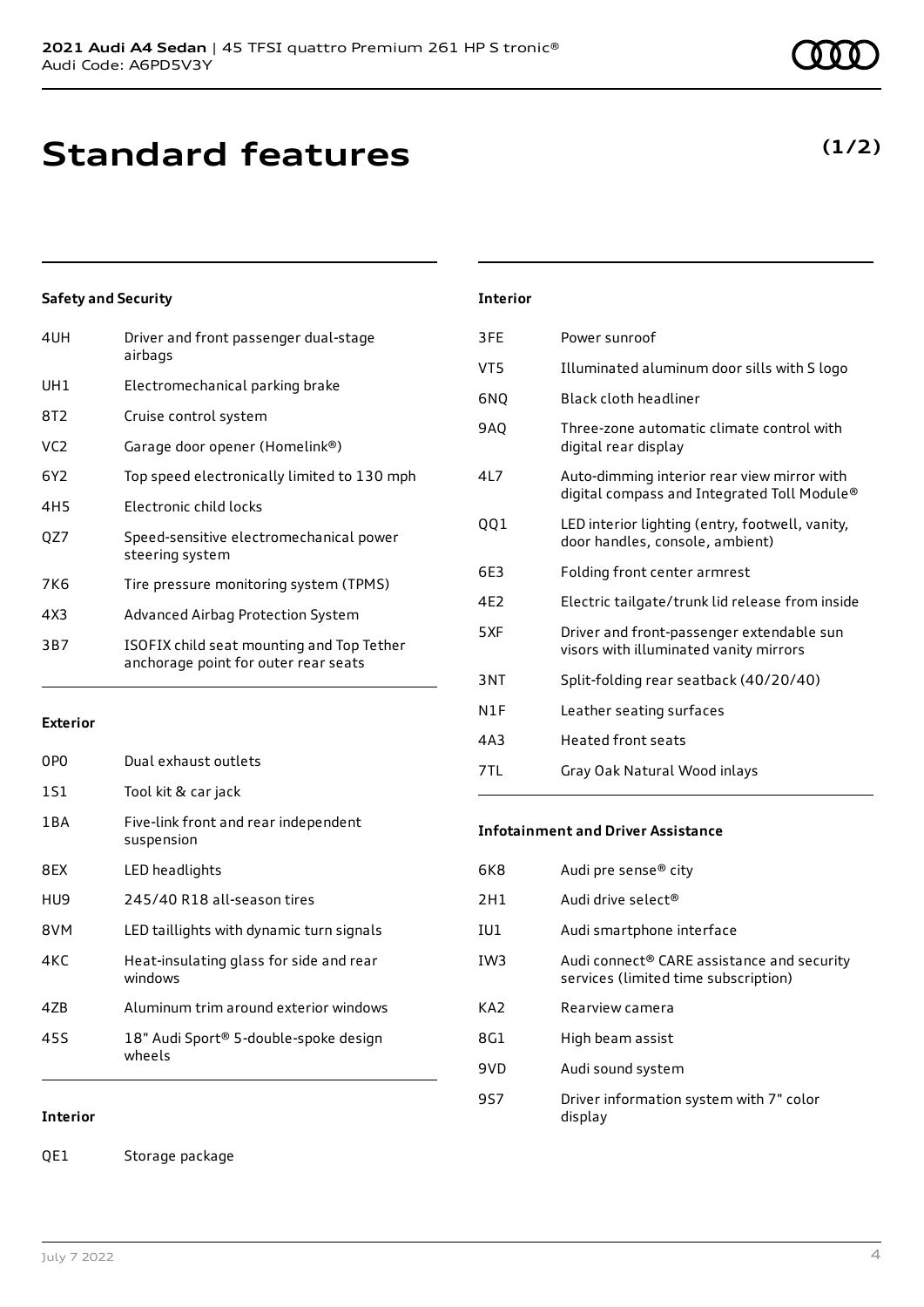**(2/2)**

# **Standard features**

## **Infotainment and Driver Assistance**

- 6I3 Lane departure warning
- 9ZX Preparation for mobile phone (Bluetooth®) with streaming audio

July 7 2022 5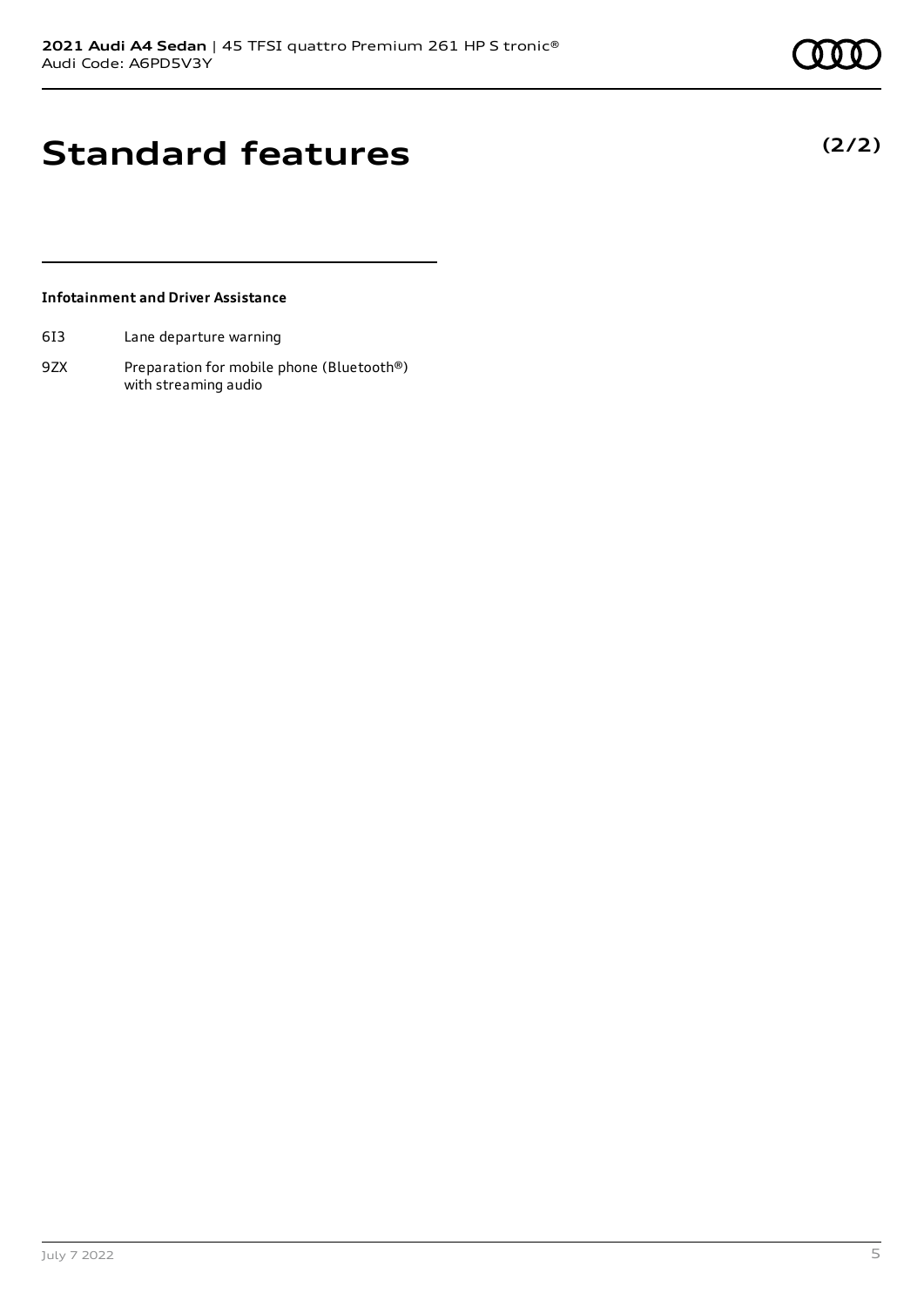# **Dealer remarks**

One Owner, Clean Vehicle History Report, Leather Seats, Heated Seats, Sunroof, Back Up Camera, Bluetooth, Hands-Free, Remainder of Factory Warranty, Steering Wheel Audio Controls, Keyless Entry, Alloy Wheels, 7- Speed Automatic S tronic, quattro, Black w/Leather Seating Surfaces, ABS brakes, Alarm System w/Motion Sensor, Alloy wheels, Audi Advanced Key, Audi Beam-Rings, Audi Side Assist w/pre sense Rear, Auto-Dimming Exterior Mirrors, Compass, Convenience Package, Electronic Stability Control, Front dual zone A/C, Heated door mirrors, Heated front seats, Heated Front Sport Bucket Seats, Heated Steering Wheel, Illuminated entry, Low tire pressure warning, Memory for Driver's Seat, Parking System Plus, Power moonroof, Rain sensing wipers, Remote keyless entry, SiriusXM All Access Service, Traction control, Wheels: 18" 5-Double-Spoke Design.

Priced below KBB Fair Purchase Price! Odometer is 528 miles below market average!

The Thelen family insists on integrity and strong customer service before, during, and after a sale to their customers. Used cars, new cars, you name it and we have it! Discover why so many satisfied customers have joined our growing family at Thelen Auto Group.

Mythos Black Metallic 2021 Audi A4 45 S line Premium quattro quattro 2.0L TFSI 24/31 City/Highway MPG

Call (989) 684-2980 or Text (989) 402-4761 for more information on this vehicle. Thelen Auto Group is a family owned and operated dealer serving the Great Lakes Bay Region since 1977.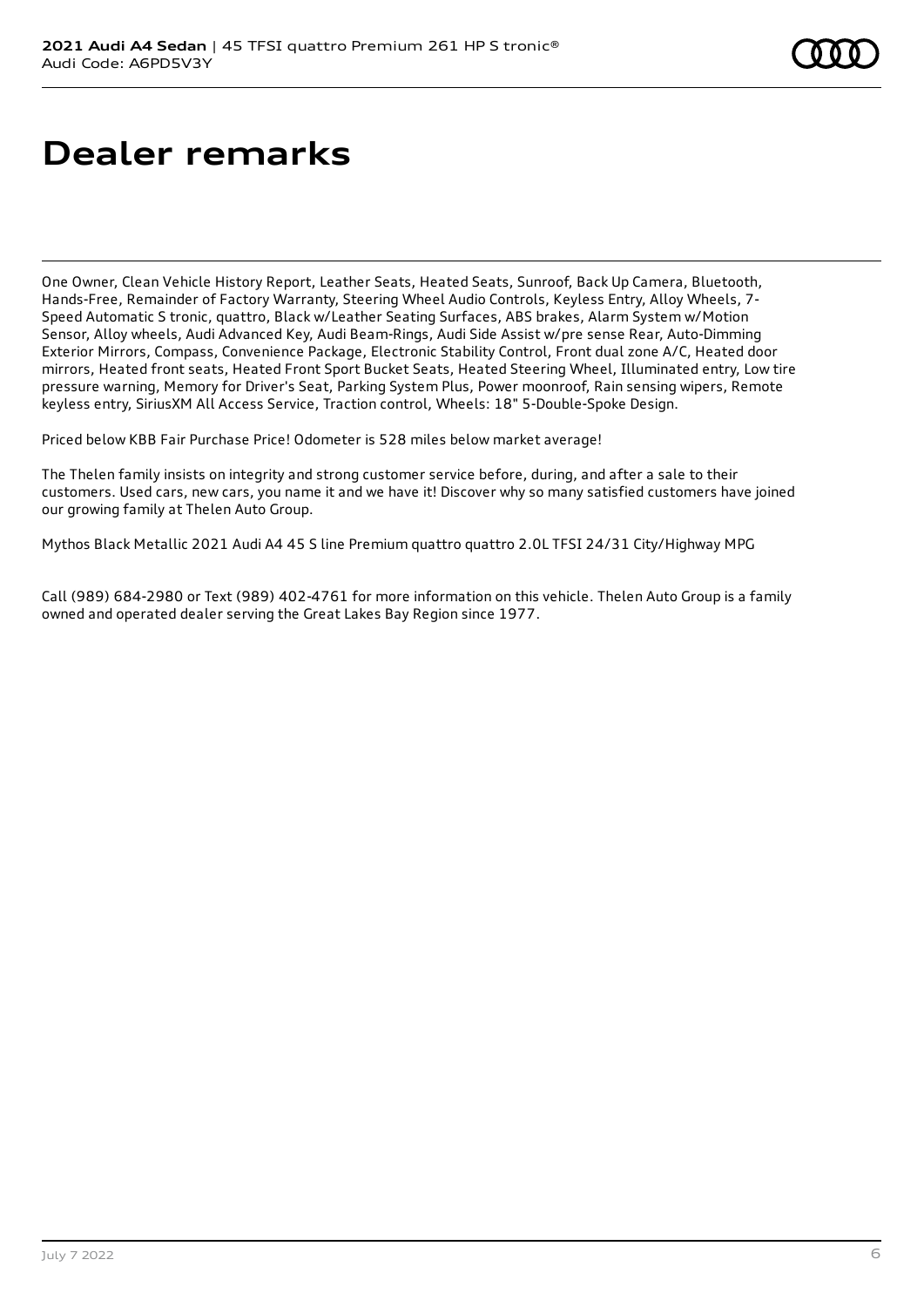# **Technical Specifications**

#### July 7 2022 7

**Warranty | Maintenance**

Vehicle Limited Warranty

Warranty 4-year/50,000-mile Audi New

## **Steering**

**Transmission | Drivetrain**

| Steering type                             | Speed-sensitive electromechanical<br>power steering system |
|-------------------------------------------|------------------------------------------------------------|
| Turning diameter, curb-38.1 ft<br>to-curb |                                                            |
| Steering ratio                            | 15.9:1                                                     |

Drivetrain type quattro<sup>®</sup> all-wheel drive with ultra<sup>®</sup> technology Transmission Seven-speed S tronic® dual-clutch transmission

| <b>Engineering   Performance</b>            |                                               | Suspension                           |                                                                                      |  |
|---------------------------------------------|-----------------------------------------------|--------------------------------------|--------------------------------------------------------------------------------------|--|
| Engine type                                 | 2.0-liter four-cylinder                       | Front axle                           | Five-link independent suspension                                                     |  |
| Power Level                                 | 45                                            | Rear axle                            | Five-link independent suspension                                                     |  |
| Max. output                                 | 261 HP                                        |                                      |                                                                                      |  |
| Displacement                                | 2.01                                          | <b>Brakes</b>                        |                                                                                      |  |
| Torque                                      | 273 lb-ft@rpm                                 | Front brakes                         | 13.3 (ventilated disc) in                                                            |  |
| Valvetrain                                  | 16-valve DOHC with Audi valvelift<br>system   | Rear brakes                          | 13.0 (ventilated disc) in                                                            |  |
| Acceleration (0 - 60<br>mph)                | 5.2 seconds                                   | Parking brake                        | Electromechanical                                                                    |  |
| Engine block                                | Cast-iron                                     | <b>Body</b>                          |                                                                                      |  |
| Induction/fuel injection Turbocharged/TFSI® |                                               |                                      |                                                                                      |  |
| Cylinder head                               | Aluminum-alloy                                | Material<br>Lightweight construction |                                                                                      |  |
| stroke                                      | Displacement/Bore and 1,984/82.5 x 92.8 cc/mm |                                      | technology - multi-material body<br>construction (steel and aluminum<br>composition) |  |
| Top track speed <sup>1</sup>                | 130 mph                                       | Corrosion protection                 | Multi-step anti-corrosion protection                                                 |  |

**(1/2)**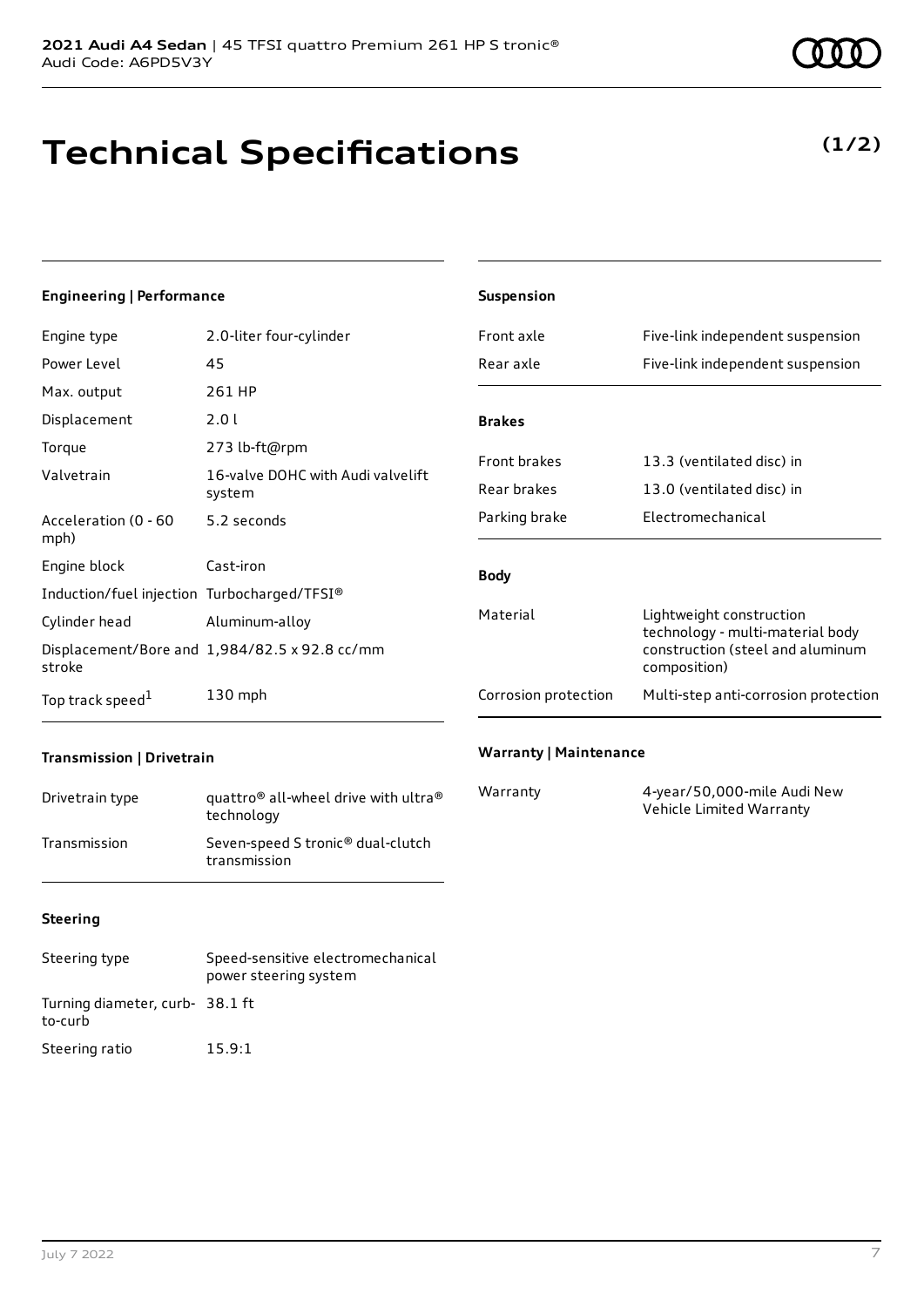# **Technical Specifications**

### **Exterior Measurements**

| Height                           | 56.2 in   |
|----------------------------------|-----------|
| Overall width without<br>mirrors | 72.7 in   |
| Length                           | 187.5 in  |
| Wheelbase                        | 111.0 in  |
| Drag coefficient                 | $0.28$ Cw |
| Overall width with<br>mirrors    | 79.6 in   |
| Track rear                       | $61.2$ in |
| <b>Track front</b>               | 61.9 in   |
| Curb weight                      | 3,627 lb  |

### **Interior measurements**

| Seating capacity                          | 5                     |
|-------------------------------------------|-----------------------|
| Shoulder room, rear                       | 54.5 in               |
| Head room with front<br>sunroof           | 37.3 in               |
| Leg room, rear                            | 35.7 in               |
| Shoulder room, front                      | 55.9 in               |
| Head room with rear<br>sunroof            | 37.4 in               |
| Leg room, front                           | 41.3 in               |
| Cargo volume, rear<br>seatbacks up/folded | $12.0/-$ cu ft, cu ft |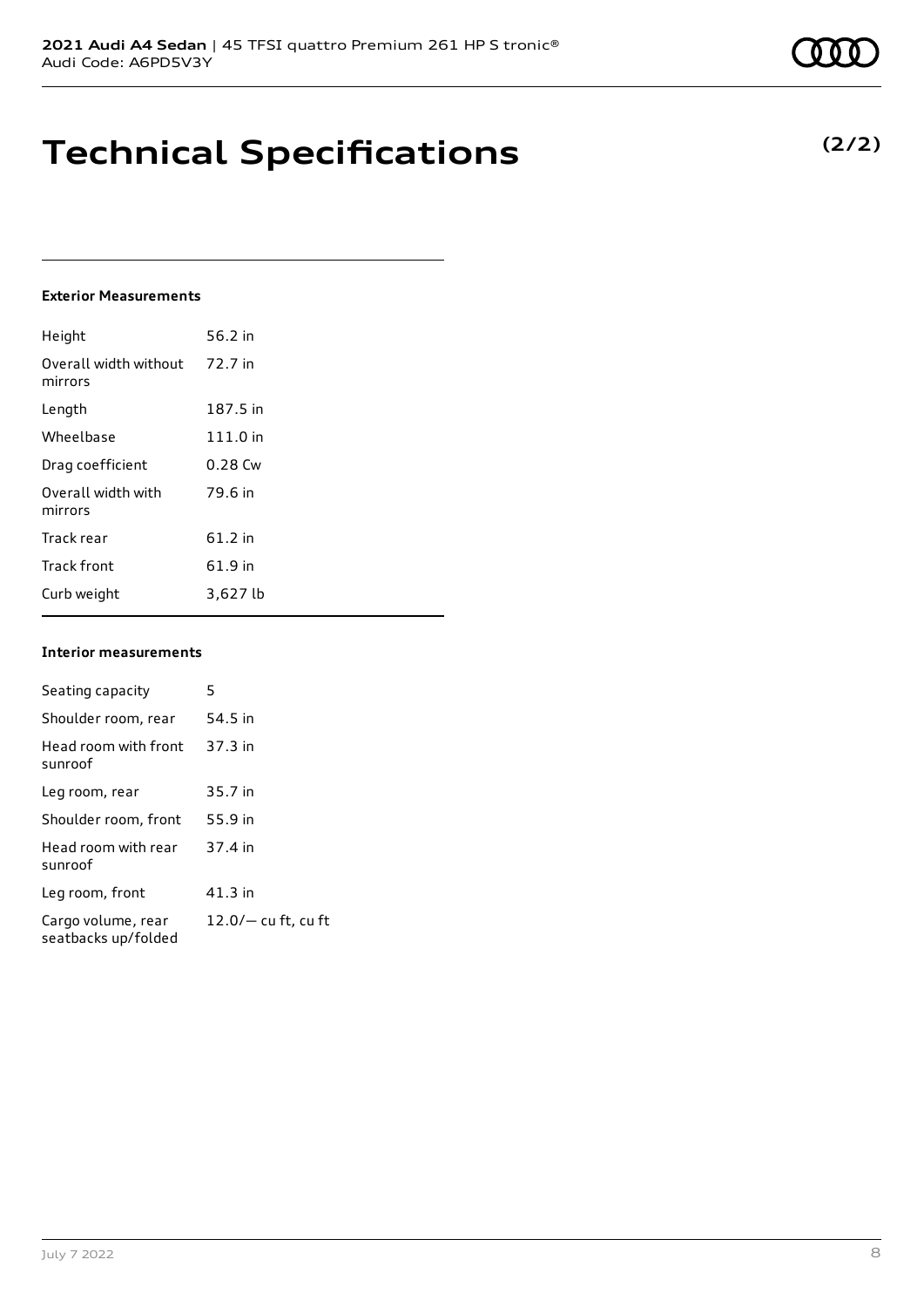

# **Contact**

Dealer **Audi Bay City**

1112 N Euclid Ave 48706 Bay City MI

Phone: +19896842980 FAX: 9896849045

www: [https://www.thelenaudiofbaycity.com](https://www.thelenaudiofbaycity.com/)